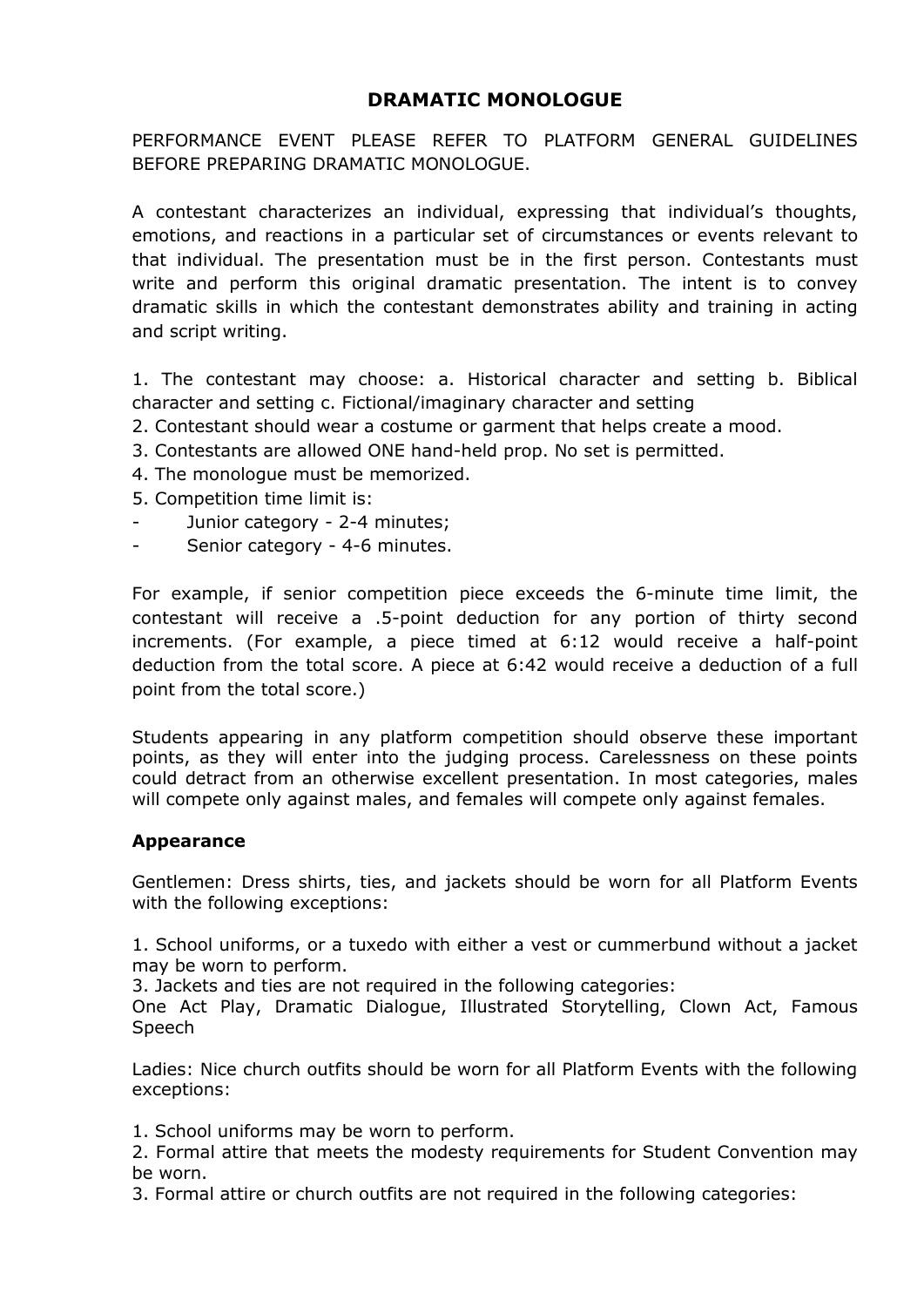One Act Play, Dramatic Dialogue, Dramatic Monologue, Illustrated Storytelling, Clown Act. All dummies, puppets, and characters in plays should conform to A.C.E. dress and hair codes (obvious exceptions: George Washington in powdered wig; apostle Paul in robe, etc.).

Poise - Self-Confidence

Approach - The approach is one of the most important elements in speaking, public reading, or singing. The contestant should walk confidently and briskly to the podium or front of the room and establish eye contact, pause for 5-10 seconds, and begin his presentation.

Eye Contact - The contestant should establish rapport with the audience by good eye contact. He should avoid looking down often at his notes or Bible, at the ceiling, or out of the window. His eyes should move up and down, back and forth, over the entire audience slowly and naturally.

Posture and Gestures - The rule for posture is DO NOT SLOUCH!! The contestant should stand straight, but not lock his/her knees. Gestures should be free and flow naturally from enthusiasm. Natural movements are more effective than forced gestures. Feel free to utilize the space on the stage or presentation area.

Delivery - The speaker should project his voice, using the diaphragm. Recreate the mood, experience, emotion, and feelings of the author. Employ voice variations and tempo.

#### **Preparation**

Preparation and study are prerequisites for all speaking, reading, or musical performances. Research, organization, outline, and familiarity are the elements of preparation. Students entering any platform competition are encouraged to complete the A.C.E. Speech PACEs.

## **Platform Presentation**

Introduction of entry before the judges: Contestants in platform presentations are to give their first and last names and title of presentation distinctly ("My name is John Doe and the title of my oratory is \_\_\_\_\_\_\_\_\_\_\_\_\_\_\_\_\_\_\_\_\_.") For entries involving more than one person, a spokesman should be selected.

JUDGES: This introduction is NOT to be counted as time against their presentation.

All selections and scripts must be memorized. Exceptions: Oral Arguments, Preaching, and Oratory contestants may use outline note cards.

Material should be CAREFULLY CHOSEN OR WRITTEN for platform events to ENSURE that evil characters would NOT be glorified and that the student rehearsing (or the listener) would NOT be forced to dwell on negative or harmful thoughts or ideas.

PLEASE NOTE: ALL AUTHORS/WRITERS FOR ALL PLATFORM EVENT SCRIPTS MUST BE GIVEN PROPER CREDIT.